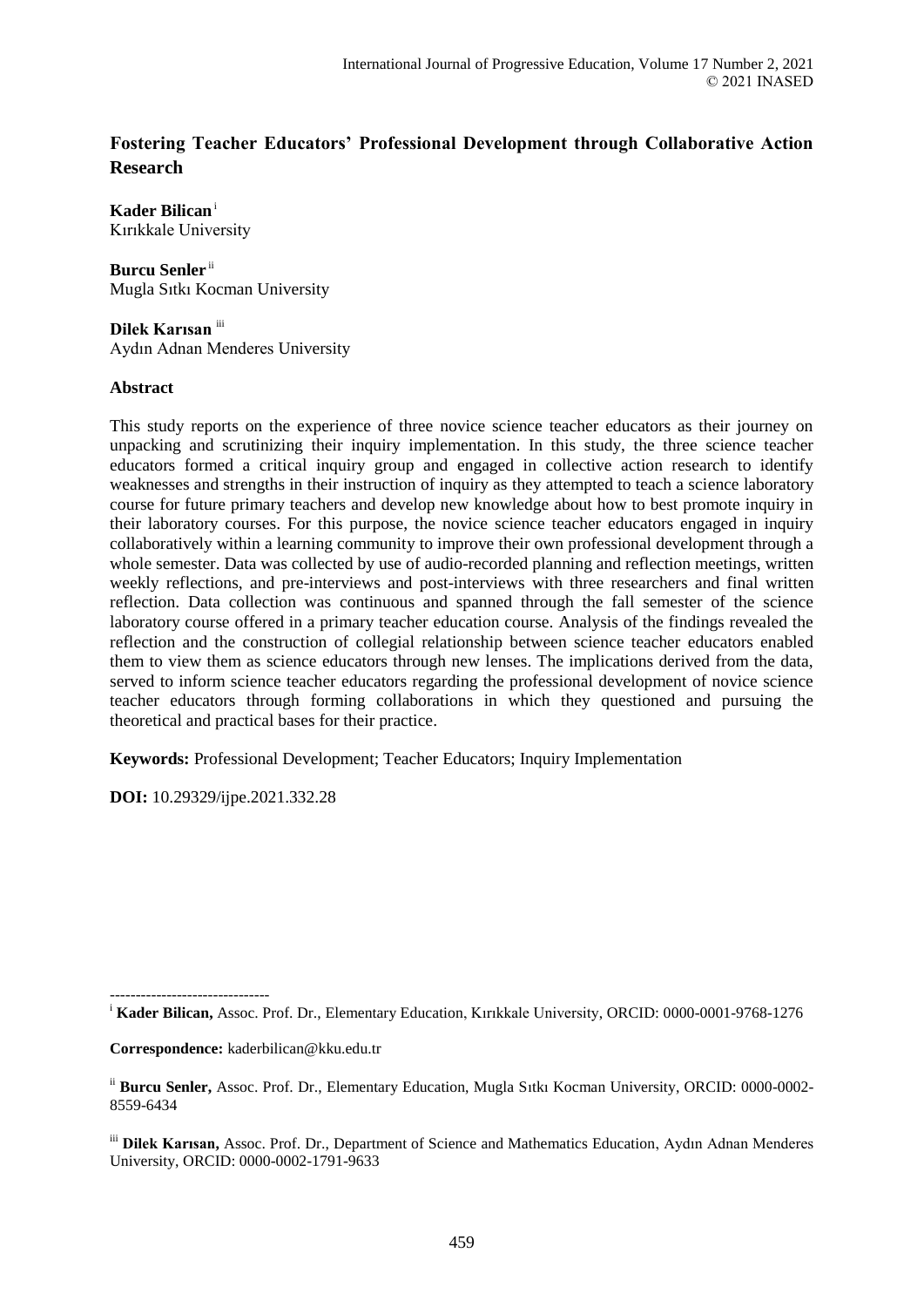## **INTRODUCTION**

Science educators have made inquiry-based science instruction a priority for classroom instruction since publication of The *National Science Education Standards (NRC, 1996).* For effective science instruction, science teachers need to be able to implement inquiry in their classes effectively (Caps & Crawford, 2013). However recent research showed teachers' challenges while doing inquiry which in turn causing problematical inquiry-based science education experiences (Oppong-Nuako et al., 2015). Pedagogical Content Knowledge (PCK) in the science education literature has attracted considerable attention since the early years of the 21st century. Shulman (1986) described PCK as ''the blending of content and pedagogy into an understanding of how particular topics, problems or issues are organized, represented and adapted to the diverse interests and abilities of learners, and presented for instruction'' (p. 8). Hence, based on the PCK definition, science teachers must have knowledge about science along with curriculum, instructional methods and strategies, assessment, and learners to be an effective teacher.

Although there has been considerable research on pre-service and in-service teachers' PCK, there is limited research concerning science educators' PCK. Along with the study of Abell et al. (2009), Osmond and Goodnough (2011) conducted a self-study to examine the instructor's development of PCK and her teaching in the context of an elementary science education methodology course. The study revealed that the self-study research helped the instructor promote her PCK and classroom practice. In another self-study, Faikhamta and Clarke (2013) investigated a novice STE's beliefs and teaching practices in supporting and developing PCK of his students in the context of a field-based science teaching methods course. They figured out that regardless of he held strong PCK in teaching science, his PCK for teaching science teachers was limited, particularly knowledge of instructional strategies and knowledge of assessment of science teachers' learning. Similarly, Demirdogen, Aydin and Tarkin (2015) investigated how re-designing and teaching practicum course developed their, as science teacher educators, pedagogical content knowledge (PCK). They found that the self-study enriched their development of PCK regarding all PCK components.

In sum, all these studies aligned with the claim that novice science educators needed to observe their experience with new lenses to make sense of the meaning of the experience and knowledge to better develop themselves professionally to become more effective science educators.Given this evidence and the continued emphasis on how teacher educators themselves enact their own PCK , calls for the need to better scrutinize and develop new understandings, and models for the preparation of future primary teachers. Motivated by this call, three teacher educators engaged in a collaborative action research project to improve the quality of laboratory science instruction in their laboratory courses. The questions pursued in this inquiry was:

In what ways engaging in collaborative action research help science teacher educators' professional development related to teaching science through inquiry to pre-service primary teachers (PPT)?

#### **Review of Relevant Literature**

The necessary professional knowledge base for science teacher educators (STEs) have been questioned and studied by few science educators (Osmond & Goodnough, 2011; Wiebke & Rogers, 2014). Abell et al. (2009) questioned the standard doctoral education curriculum and argued that as currently practiced most doctoral programs do not provide sufficient and meaningful experiences for future teacher educators to become good teachers. Based on their experiences both as doctoral students and teacher educators the authors proposed a model for the development of PCK for teaching future science teachers. The model suggests a continuum of professional learning in which STEs become observers, apprentice, partners, independent instructors, and finally mentors respectively. They argue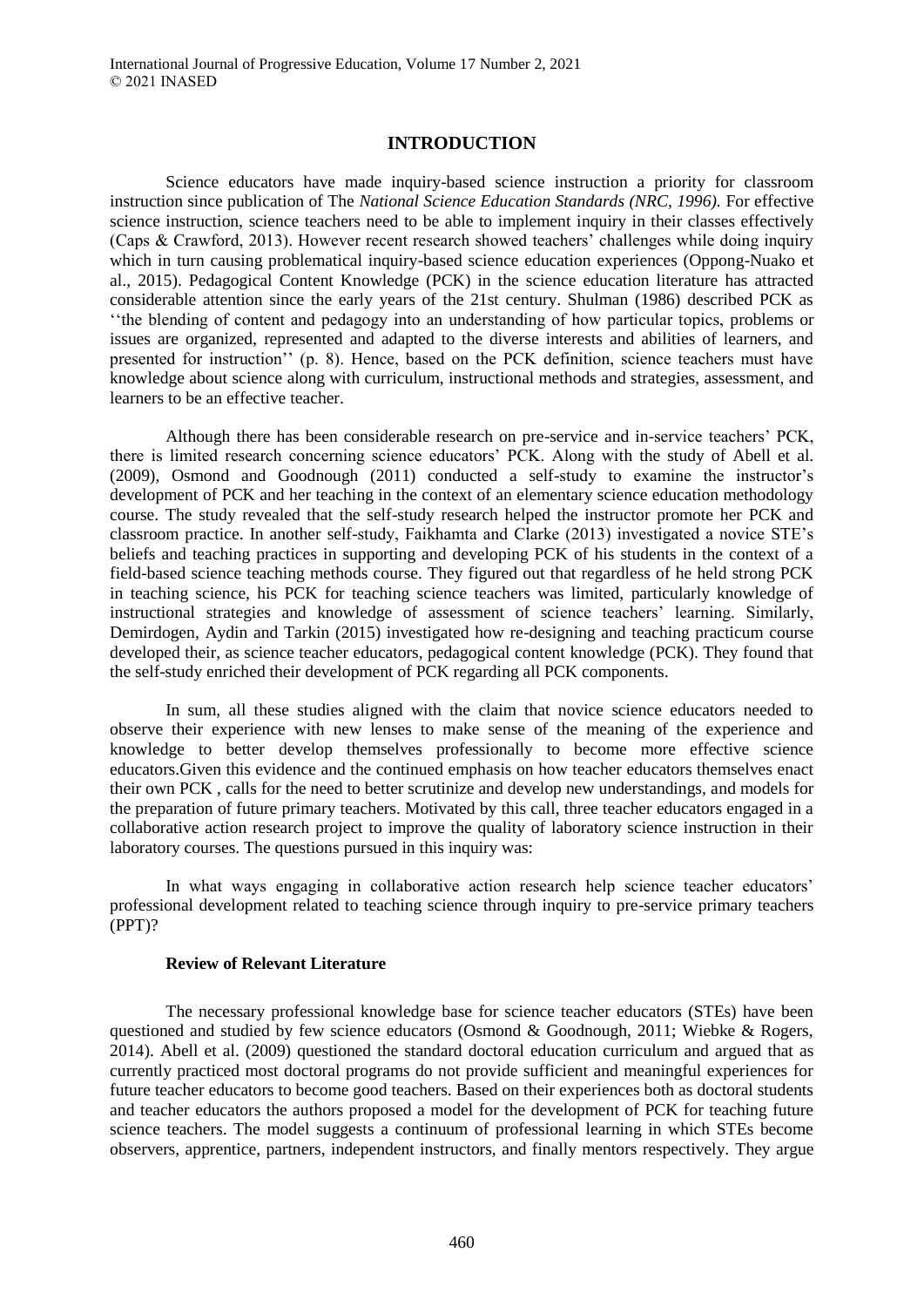that all of these experiences can help future STEs to develop pedagogical content knowledge for preparation of future primary teachers.

Wiebke and Rogers (2014) also investigated a STE's tensions and how that influenced STE's orientations towards teaching primary teachers about lesson sequencing through self-study. Data were gathered through pre-service teachers' artifacts, an audio-recording of the preservice teachers discussing the planning of their lesson sequence, and two reflection journals, one kept personally, and one kept collaboratively with her co-author and critical friend. Although she was trained as an observer, apprentice, and independent instructor as in the model suggested by Abell et al. (2009), she experienced tensions of telling and growth developed gradually, confidence and uncertainty, and planning and being responsive. More specifically, she experienced tension "between acknowledging student teachers' needs and concerns and challenging them to grow" and "between informing and creating opportunities to reflect and self-direct" (Berry, 2007, p. 1313 as cited in Wiebke & Rogers, 2014). For instance, she particularly struggled "between informing the pre-service teachers what to focus on when looking at each instructional tool and allowing them to construct their own ideas about how the tools are used collectively to make lesson planning decisions" (p. 230). In terms of the confidence and uncertainty aspect, the authors reported that lack of confidence and uncertainty due to poor planning made her uncomfortable and worried about "confusing the preservice teachers further about the lesson planning process by portraying her own pedagogical conflicts" (p. 233).

Findings reported in these studies collectively suggest both the importance of engaging novice pre-service teacher educators who have limited experience with preparation of future primary teachers in critical reflection and the impact of such reflection on their growth as teacher educators. Moreover, very few studies concerned how such practices best support teachers' educators professional development (Wiilemse, Boei & Pillen, 2015). Considering the few studies have reported the transition of science educators' to be an experienced science educator, it is important to know how best these science educators could be supported to best reveal their potential for growth in enactment of inquiry-based teaching. Keeping in mind, challenging owns' beliefs and assumptions related to teaching lead to professional growth (Donohue at al. 2020), collaborative action research might serve to the professional growth of teachers. Informed by these studies and motivated by the urgent need for improvement, three STEs engaged in collaborative action research to develop pedagogical capacity to teach science through inquiry in a laboratory course offered for pre-service primary teachers. We reported on the impact that such collaboration including reflection designed to improve their teaching had on STEs' professional development to teach science through inquiry.

## **Theoretical Framework**

The theoretical framework guiding this inquiry is a critical inquiry enacted in the form of collaborative action research project. Collaborative action research provides a context in which professionals are active agents in questioning and pursuing the theoretical and practical bases for their decision-making and practice (Cunningham, 2011). Collaborative action research is both collaborative and participatory. Daly (2007) states that participatory action research "is concerned with the generation of practical knowledge that can serve people in the process of transformation" (p. 120). Dominated by a critical and reflective discourse, participatory and collaborative action research can foster the co-construction of new pedagogical stances, knowledge, and skills that can effectively address the complex challenge of bringing about change in teacher education.

It is within this framework, the three STEs formed a critical inquiry group and engaged in collective action research to identify weaknesses and strengths in their instruction of inquiry as they attempted to teach a science laboratory course for future primary teachers and develop new knowledge about how to best promote inquiry in their laboratory courses. In that sense, STEs came together weekly, unpacked their understanding of scientific inquiry as well as practice, scrutinized their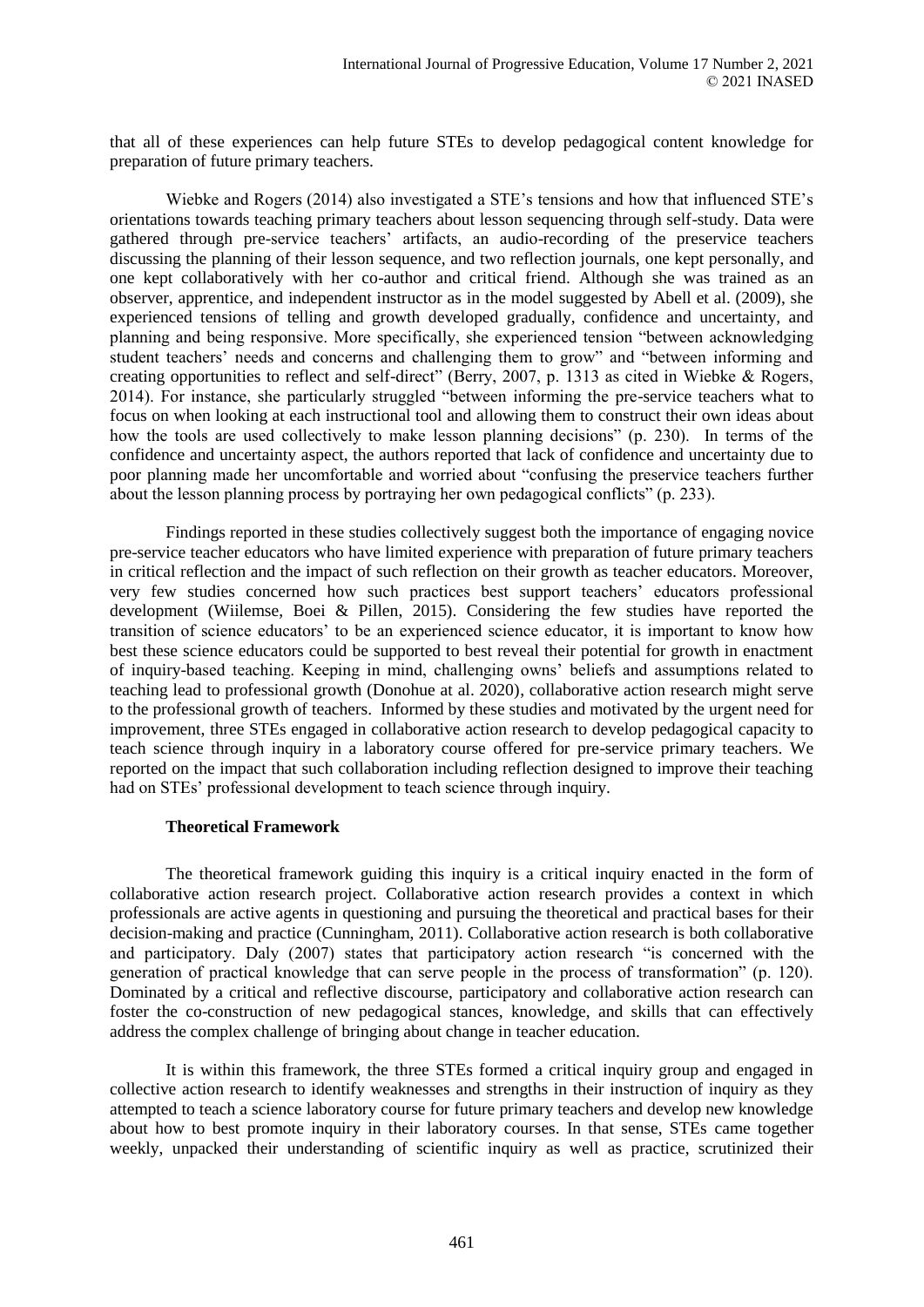discomfort and challenges through their teaching and reflected on their teaching experiences in the aim of learning each others' experiences and professional growth.

## **METHOD**

## *Context of the Study*

As a result of the acceleration of the improvements in science and technology in the new millennium, the renewed science curriculum in 2005 was developed with a constructivist approach in Turkey. In the curriculum, emphasis has been placed on student-centered and activity-based implementation. The curricula put scientific literacy at the center of it. The vision of the curricula was "educating all students as science literate individuals" (Ministry of National Education, 2005, 2013). Therefore, curriculum stresses the nature of science, scientific inquiry, and science process skills. Additionally, it was highlighted that learning environments should be designed according to inquirybased. The science courses, which begin in the 3rd grade of primary school aims not only to give basic information about astronomy, biology, physics, chemistry, earth and environmental sciences and science and engineering applications, but also to adopt science process skills and scientific research approach as well as to understand nature of science through inquiry-based teaching.

The study was undertaken in the context of the science laboratory course given in the primary teacher education course in three midsize teaching focused universities in Turkey. Through the primary education course, undergraduate students were offered a variety of science courses regarding science such as fundamentals of physics, chemistry and biology through the first two semesters of the teacher education program among the 8 semesters in total. The science laboratory course was offered in the third semester of primary teacher education program and it was a mandatory course. The aim of the course was to improve science process skills in setting up experiments in science courses for the primary level kids ranging in age 7 to 11 years old. Moreover, it aimed to improve cognitive abilities such as critical thinking, problem solving, enhance attitude such as preservation, curiosity, interest, confidence towards science. In addition, it also proposed development of basic concepts in science as well as development of understanding in nature of science views, scientific enterprise, and scientific inquiry. For that purpose, three science teacher educators collaboratively designed and implemented a science laboratory course consisting of aforementioned components but also embracing reflection as another main component of the course. Through this collaboration of designing the science laboratory course three science teacher educators reflected on and shared their practice, experiences, and pedagogical work. Within this collaborative activity, three of the science teacher educators monitored and explored the contribution of the collaboration on the change in their teaching practice and teaching philosophy.

## *Design of Communities of Inquiry as a Mean of Professional Development Activity*

Communities of inquiry was designed to foster STEs' professional development to improve teacher education. The features of communities of inquiry within the teachers' professionalization domain characterized features of current study aiming to contribute to practice of science teacher educators. Three science teacher educators (STE) engaged in inquiry collaboratively within a learning community to improve their own professional development through a whole semester. First, three researchers wrote their teaching philosophy, stated goals of science laboratory course from their own perspective to compare and contrast their standpoints regarding science laboratory course. Keeping in mind that all three STEs completed the same PhD program at same university, and had similar learning and teaching experiences, their teaching philosophies and goals came up to be similar. Then, each STE took the responsibility of designing three inquiry- based laboratory activities related to different science concepts. The content of each inquiry activity was decided based on the K-4 science curriculum. After designing each inquiry-based laboratory activity, each STE examined the activities regarding having appropriate components of inquiry and science content. Additionally, an online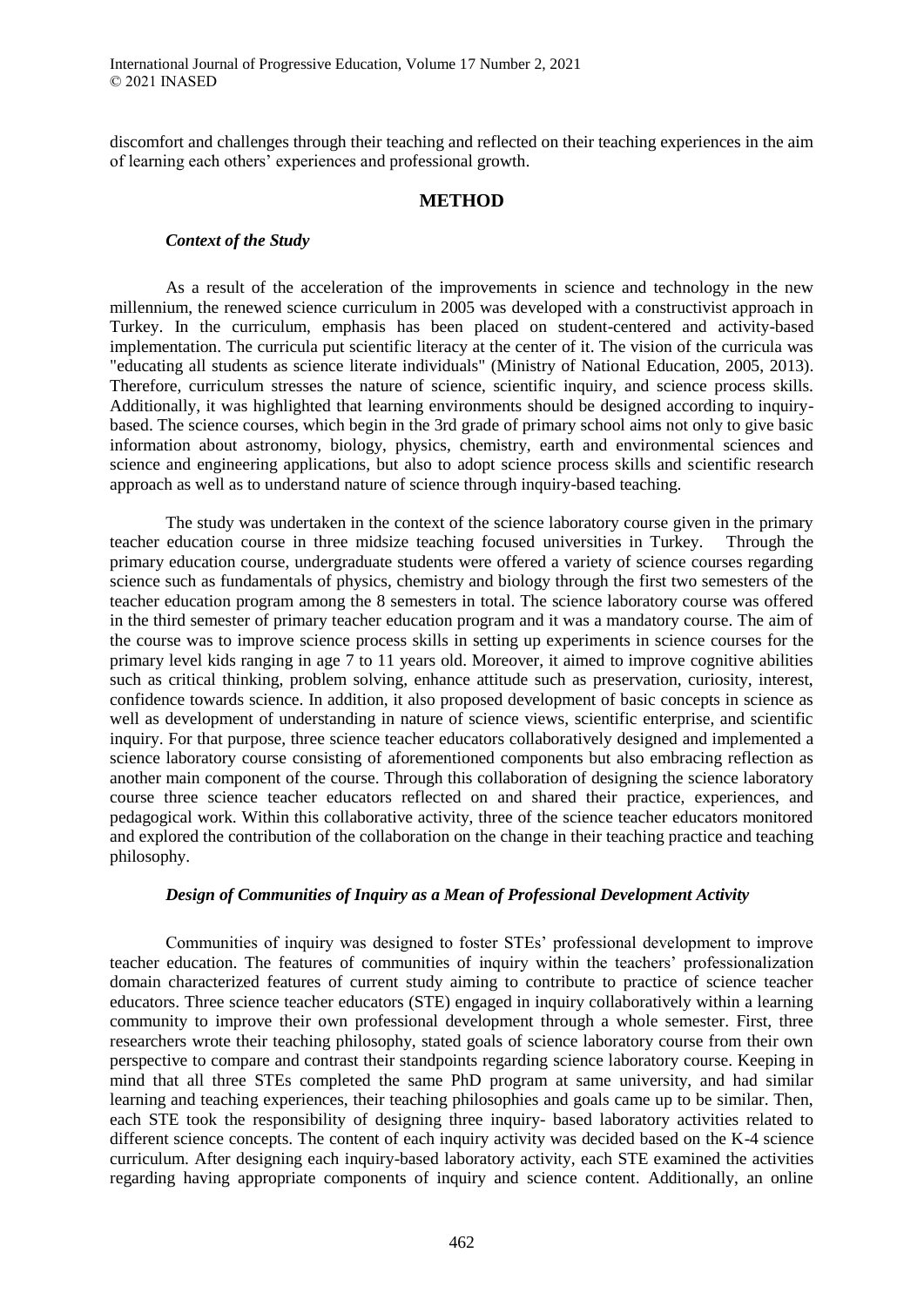meeting was arranged to discuss the appropriateness of activities both in terms of inquiry and the science concepts targeted in the lesson. After getting feedback on each activity the activities were redesigned. In that phase of the research, all STEs assured the designed activities were inquiry-based and embraced with reflection component. Then each activity for each week was designed as laboratory sheets which guided PPTs during the inquiry-based tasks. Each laboratory sheet included the aim of the task, short science content background information related to task, guiding questions and reflection questions related to task. After the design of reflective inquiry-based activities, STEs kept collaborating during the implementation of these activities in their science laboratory courses. Through the semester they engaged in audio-recorded weekly meetings in which they reflected on implementation of activities in addition to the written reflection papers. Each meeting was scheduled 5 times through the whole semester and lasted about 1 hour. In each meeting, they shared their experiences regarding the strength and weakness of the implementation of each activity, students' engagement of activity and alternative ways to promote students' engagement in tasks. The main concern of each meeting was to ensure the sharing of the best practices of reflective inquiry activities as well as to ensure the best implementation of each reflective inquiry-based activity in the science laboratory course.

## **Participants**

Participants of the study were three female STEs who completed their PhD in science education program at the same university. Two of the STEs completed their PhD one year and the other one had completed her PhD three years before the implementation of this study. All STEs had experience in research related to the nature of science, inquiry-based science instruction, and preservice primary teacher education. They had strong motivation in pursuing excellence in research and teaching as well as preparing future primary teachers.All the participants voluntarily aimed to shed light on their teaching experience to improve themselves professionally. Therefore, all STEs explained the aim of the research to their students enrolling the course which the data was collected. They were informed that no data related to their performance, views related to the course would be collected either used in current study.

## **Data Sources and Data Collection Methods**

Several data sources were used to develop a richer understanding into these STEs' pedagogical practices, the nature of their reflection, and how this reflection informed their thinking regarding inquiry-based instruction. Data consisted of transcriptions of audio-recorded planning and reflection meetings, written weekly reflections, and pre-post semi-structured interviews with three researchers and final written reflection. Data collection was continuous and spanned through the fall semester of the science laboratory course offered in the third semester of primary teacher education program.

The interviews focused on the areas of professional development of the STEs as well as the characteristics of communities of inquiry contributed to the development of STEs. To identify change in professional development, the STEs were asked to share their experiences while designing and implementing inquiry-based laboratory activities in audio- recorded weekly meetings. The meetings were framed by issues such as suggestions to improve the implementation of inquiry-based laboratory activities, suggestions on how to engage students better, what content knowledge should be integrated into the activity and what components of the activity needed. Similarly, in written reflection papers researchers had a chance to reflect on their practices and shared their best part of implementation as well as failures. Moreover, they also noted the missing parts of the implementation that should be revised in the first place. Furthermore, in final interviews with the researchers, and in their final reflection papers, they were encouraged to describe whether participating in communities of inquiry contributed to their professional development.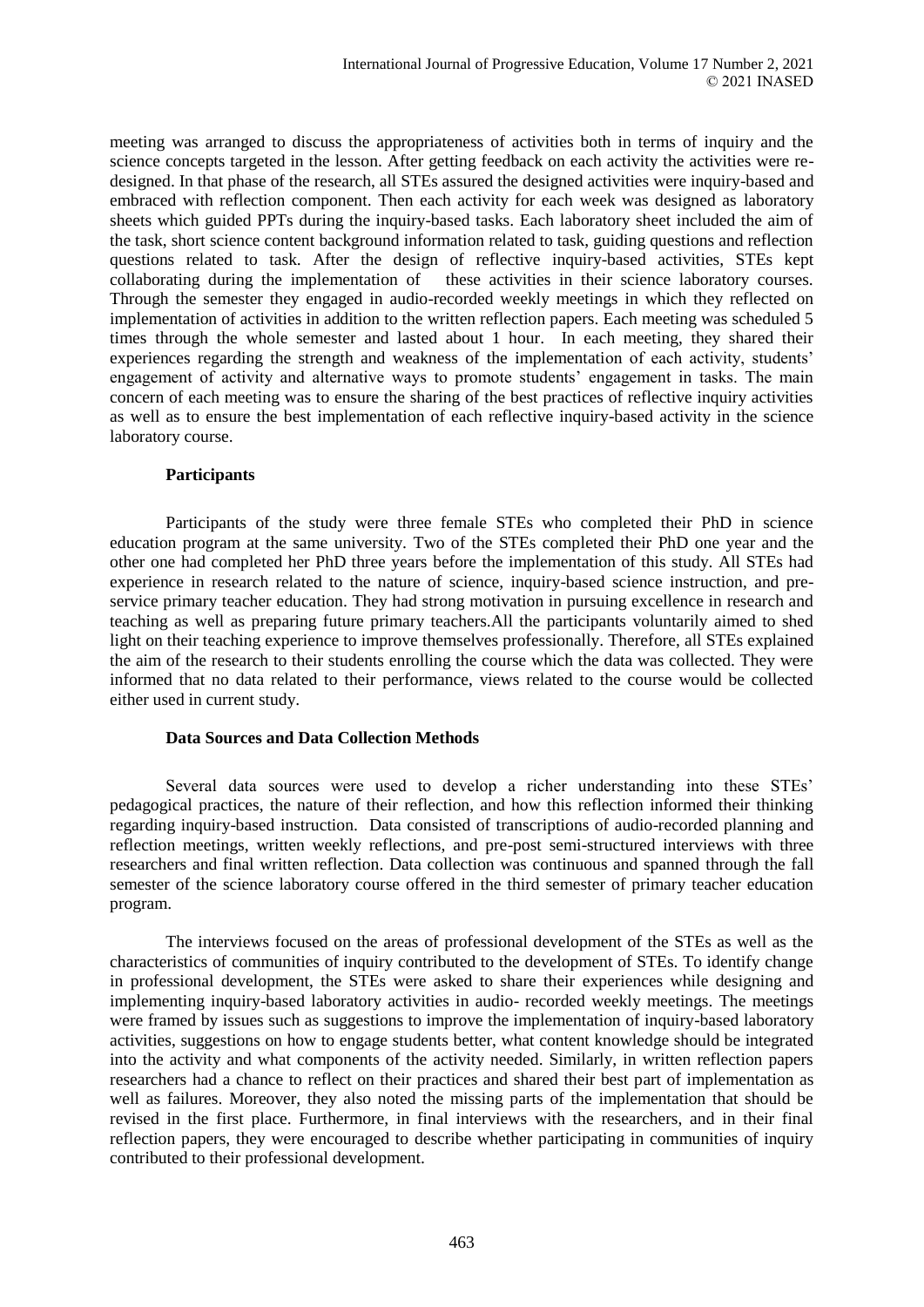#### **Data Analyses**

Considering the nature of qualitative research; the main data sources used to explore research questions were the pre-post interviews of three STEs', audio record of weekly meetings and written reflections of the researchers followed by each teaching session as well as at the beginning and outset of the intervention. All interviews and weekly meetings records were audio recorded, transcribed and member checked (Merriam, 2002). The analysis was undertaken by adopting the general approach specific to qualitative research. This approach embraced writing reflective notes in passages, drafting a summary sheet, writing codes, creating patterns and themes, counting for frequency of codes, relating categories, and making contrast and comparisons (Miles &Huberman, 1994) Besides, research question was used as sensitizing concepts for further development of categories in addition to the development of categories emerged from the data (Patton, 2015). Analyzed and coded interviews and weekly meeting notes were compared and differences in interpretations were resolved by reanalyzing and category adjustment until consensus was reached (Patton, 2015). Analysis was done by the first author of the manuscript as well as another outsider researcher who is very experienced in science education research. Each participant was represented anonymously as *STE I, STE II* and *STE III*.

## **RESULTS**

The data was analyzed to investigate the collegial relationship emerged from collaborative action research of STEs to promote pre-service primary teachers (PPT)' engagement with inquiry and their pedagogical development as a result of this collegial relationship. The results are organized and reported in five different subtitles, reflecting the themes emerged from the findings. These include: 1) planning for effective student engagement, 2) addressing lack of students' prior content knowledge, 3) scaffolding classroom discourse/discussions, 4) addressing students' data analysis and interpretation skills, 5) evolution of STEs teaching.

#### **Planning for effective student engagement**

To identify change in their professional development the STEs were asked to share their experiences while designing and implementing inquiry-based laboratory activities in audio- recorded weekly meetings as well as in written weekly reflections. One of the main concerns of the STEs regarding implementation of successful inquiry laboratory applications for PPTs were focused on improving PPTs' engagement with inquiry-based laboratory tasks. For this purpose, the STEs monitored the structure of inquiry laboratories and carefully re-examined the components of the course that contributed to the PPTs' engagement with laboratory tasks. Promoting PPTs' meaningful involvement in inquiry was generally associated with increasing PPTs' motivation and performance through giving feedback related to their performance on inquiry-based tasks. The STEs found out that giving feedback positively affects students' involvement in laboratory tasks. For instance, one of the STEs mentioned informing all individuals one by one on their progress on the task instead of giving general feedback to the whole class regarding the mistakes or missing parts that the majority of them done. She pointed out specifically the parts of the laboratory sheets requiring improvements as well as the grades they get from each week's laboratory task. By providing this specific feedback, students paid more attention to the details and became more reflective in their laboratory reports.

*STE II: Previous weeks, I pointed out the parts that the majority of my students struggled with understanding. After evaluating the causes of their mistakes, I realized that they need more clear directions. I tried to be clearer with my directions and check on them constantly, and support them to make sure that they are meeting the* laboratory *goals and engage in inquirybased learning. I guess my constant attention and guidance motivated them (PPTs) to pay more attention to the subsequent laboratory.*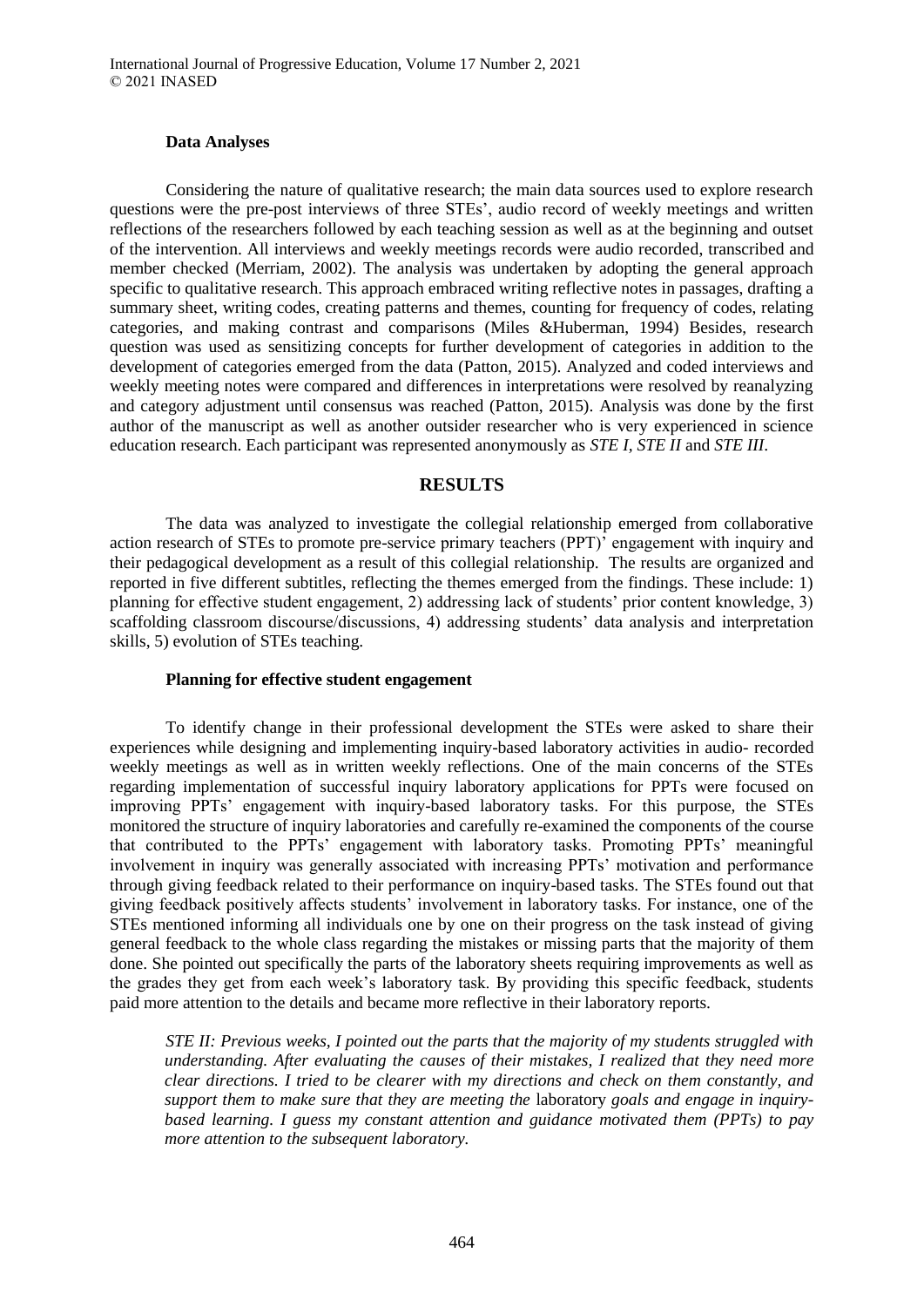One of the STE mentioned that she specifically pointed out that when she read each laboratory report of students she provided personal feedback, and students responded more positively to her instruction and more effectively engaged in the laboratory activities. She noted that providing that kind of specific feedback helped PPTs recognize their instructors' investment in their learning. This recognition and appreciation consequently increased their motivation to learn for pre-service teachers. Additionally, she indicated that, providing feedback motivated them to put more effort into their thinking, the content and organization of their laboratory reports:

*STE III: I personally read each week's* laboratory *report and gave my students specific comments regarding their answers to the* laboratory *questions. The PPTs are very happy about it, because they think I care about their learning. Thus, they want to please me, impress me with their performance in the* laboratory*. That increases their motivation to learn more rigorously the content of my course.*

Moreover, the nature of feedback was found to be influential on PPTs' performance on inquiry-based tasks. For instance, one of the STE stated that she gave immediate feedback to each group regarding their performance on inquiry-based laboratory activity. Knowing that PPTs had limited prior knowledge of the science content related to the inquiry task, she provided feedback related to the content as well. She stated that she monitored each group's task engagement, provided some further questions related to the task and content knowledge related to the laboratory, then she gave them the opportunity to show their knowledge, which gave the PPTs the opportunity to know whether the students were on the right track or they needed more support. Based on the feedback gathered through this close monitoring, the PPTs were able to look back at the activity and revise some parts both to make students more effectively engage in inquiry and to help them acquire the scientific content more effectively. She stated that in later weeks, students in groups started to demand more specific feedback from the instructor then they completed the task after they got an idea on their progress. Particularly, they expected to be checked on to make sure if they did everything expected of them, and to be asked how/why questions related to the content:

*STE I: I am giving immediate feedback while they [PPTs] are working on the inquiry-based tasks. I will go to visit each group and tell them things like "you are doing great, you need to look over the content again, or I don't think you truly understand the task you are working on, what is your goal?" After a while, the students themselves seek that kind of feedback. If I forget to check on their progress while they are working on the inquiry tasks, or provide feedback on their* laboratory *reports.*

Another interesting theme that emerged from findings was related to students' attitudes towards inquiry-based laboratories and how that increased their engagement over the course. All of the STEs were aware of PPTs' negative attitudes towards laboratory sessions. Common issues related to laboratory sessions included, fear of inquiry-based science, reluctance to attend the class at the outset of the laboratory courses, and failing to submit quality laboratory reports. However, at the final meeting all of the STEs reported changes in PPTs' attitudes towards laboratories.

*STE III: One of the things that I liked to hear during the interviews with PPTs is how they liked the laboratory sessions. One of the PPT said, "I was afraid of science laboratories, although my grade [midterm grade] is low I do love the class. I learned that there is nothing to be afraid about doing* laboratory *experiments." That is a great thing for me to hear.*

In summary, all STEs raised concerns regarding students' attitudes towards laboratory and inquiry-based science laboratories more specifically at the beginning of the semester and how that changed as a result of their PPTs efforts to help them more effectively engage in inquiry-based laboratory activities.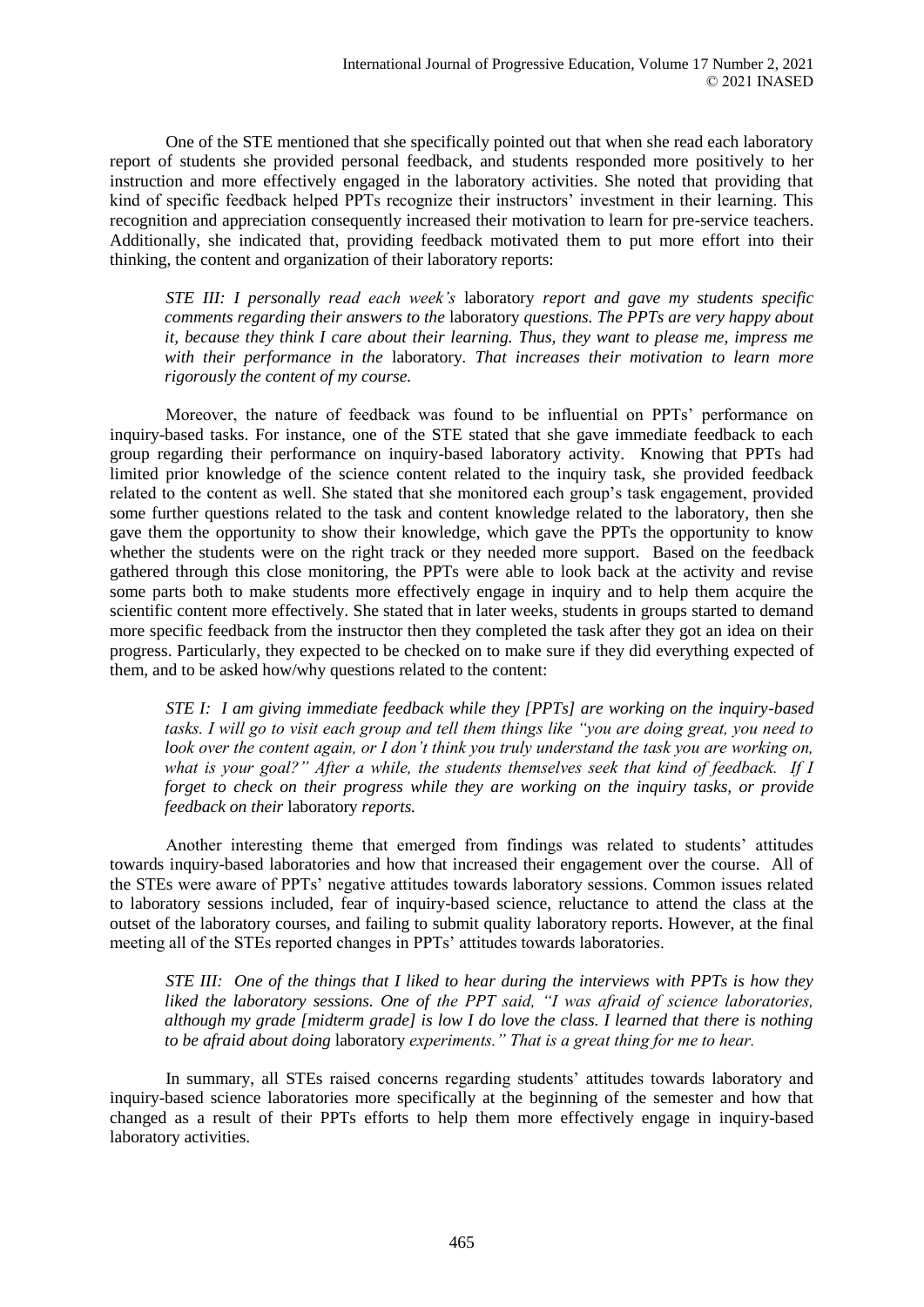#### **Addressing lack of students' prior content knowledge and skills,**

Another issue that was discussed during the weekly meetings was tailoring instruction to students' prior knowledge and experiences with inquiry. All the researchers noticed PPTs' lack of experiences related to inquiry for first weeks starting from the first weeks of the laboratory. During the weekly meeting discussions, the main issue raised by the STEs was the fact that many PPTs lacked content knowledge and experiences with inquiry. As a result, the STEs noticed that many PPTs were not able to perform experiments or engage in inquiry tasks properly.

*STE II: … they [PPTs] do not study the required science content knowledge before the*  laboratory *enough, as a result, they have difficulties in making connections between the laboratories they are doing and the related content knowledge. I observed this problem specifically during the three-hole bottle activity; the only important thing for them [PPTs] while doing the task is to squirt the water inside the bottle out.*

To help PPTs to overcome such difficulties, STEs mentioned that they need to use different instructional strategies such as giving extra information related to content or some probing questions for addressing the lack of content knowledge and skills prior to the laboratory. All the researchers agreed on giving extra clarifying information related to the laboratory tasks and content knowledge at the beginning of the laboratories which inhibited meaningful discussions and students' involvement in inquiry:

*STE I: one of the major handicaps we have for the implementation of inquiry-based tasks is PPT's lack of content knowledge and their lack of preparation for the laboratory tasks. For instance, they [PPTs] do not have a basic understanding of the concept of pressure, therefore, I could not facilitate as many whole- class or group discussions as I wished to do. For that reason, we need to give more detailed information related to basic concepts such as air pressure, gas pressure in our laboratory sheets.*

*STE II: …Same here, they [PPTs] do not know the concept of the pressure enough, because of lack of knowledge, they are not able to make fruitful discussions. Therefore, I realized that we need to revise the* laboratory *sheets and such that we need to add more concepts related to pressure.*

The STEs also reached a consensus on providing some probing and guiding questions to explain some key concepts related to the task and the content of the laboratory activity in addition to adding some more detailed content info in the laboratory task sheets. Correspondingly, one of the researchers defined her success in later laboratory activities because of posing critical and guiding questions, providing extra examples from daily life, having time for discussion, elaborating the laboratory tasks with some extra activities. Collectively, these instructional activities, helped the students to make connections between the scientific content and the inquiry-based task for PPTs:

*STE II: [an activity related to acid and bases] … since I have PPTs who have done these tasks for several times, I started with questions to make them think before the start of the task. I asked them questions related to daily life such as why there has been a color change in salad if there is a red cabbage in it? What red cabbage refers to in a color scale acid or base? Or think of the soap? Did you ever taste it, how it tastes, what you think of its taste, is it an acid or base? Why?...*

In sum, these comments and ideas emphasized the importance of students' prior science content knowledge and how it prevents students' effective engagement with inquiry. In addition, they highlighted the importance of helping students to make connections between the science content and the purpose of the inquiry tasks.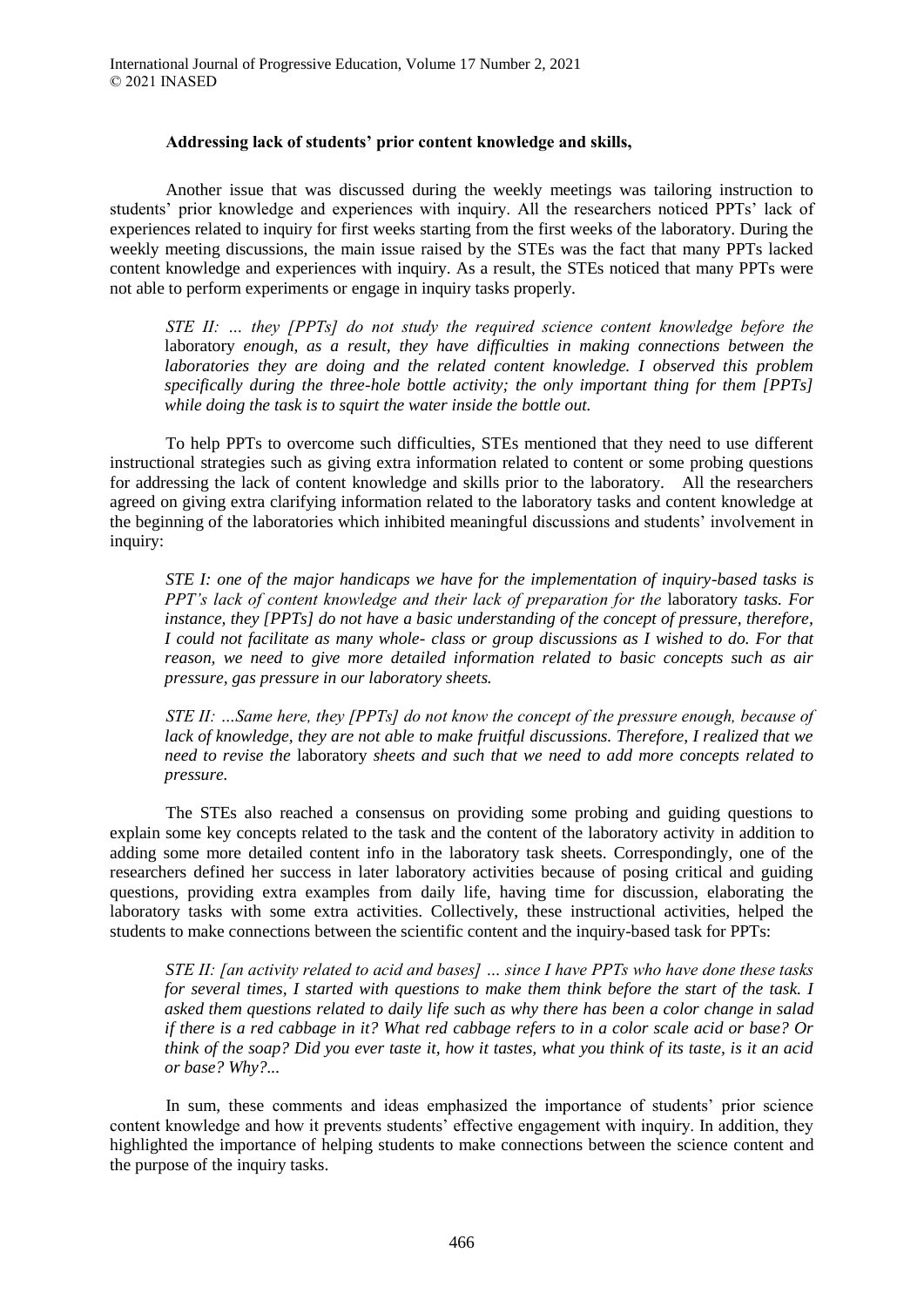#### **Scaffolding Classroom Discourse/Discussions**

Improving exploration and PPTs' thinking through inquiry were other concerns of the STEs involved in this study. They stated that one of the major drawbacks of the laboratory session was lack of time for discussion*.* All the STEs used questioning to guide and scaffold the discussion environment fostering elaboration on the target concepts. For instance, one of the STEs noted that when she provided probing and guiding questions, the laboratory sessions proved to be more fruitful and meaningful for the students:

*STE I: This week I had a very successful* laboratory *session. I guess the reason for that success is that I mostly led them with guiding questions and elaborated on the content through examples instead of giving them direct answers. I also let them elaborate on their observations and results. …. They [PPTs] drew meaningful conclusions based on the experiment. There has been more questions and discussion as a result of my guiding questions…*

## **Addressing Students' Scientific Inquiry Skills**

Promoting PPTs' science process skills has received attention of STEs' through weekly meetings because of the poor performance of PPTs' at initial laboratory sessions. After realization of PPTs' deficiency in using science process skills (SPS), the STEs started to highlight SPS specifically in laboratory sessions through the inquiry-based tasks such as they specifically asked PPTs to label the scientific skills used in each task which lead an increased performance of PPTs in using SPS within inquiry-based tasks. In addition to improving PPTs' understanding and practice of basic SPS such as observing, predicting, measuring, the researchers aimed to develop PPTs' understanding of and skills in designing controlled experiments. For instance, all the STEs addressed the PPTS' difficulties regarding concepts of dependent, independent variables, and hypothesis testing:

*STE II: They are struggling with writing hypotheses. Even after I provided a couple of examples of dependent and independent variables, they still were not able to differentiate between independent and dependent variables. They have no idea how to write a hypothesis or what is a dependent, and an independent variable…*

Consistent with this, one of the STEs stated her satisfaction with PPTs' use of science process skills, that she noted that she felt successful regarding PPTs' performance with SPS. She stated that they could integrate these skills in their designed experiments even when the task did not specifically require them use these skills:

*STE II: [related to task included designing an experiment] The thing I like related to this week's* laboratory *is that while they are designing an experiment they included questions like "write your prediction" , "your observation and predictions are different or similar". Write your hypothesis, label the dependent and independent variables" …. At that point, I felt I succeeded. Now they [PPTs] can integrate and use SPS, even though the task did not require them to specifically use those skills, SPS make sense for them.*

## **Evolution of Teaching**

In addition to the weekly reflections and audio recorded meetings STEs also chance to share how this collaboration and reflection experiences contributed to their teaching. They stated more precisely how their teaching evolved through this collegial relationship revealed through analysis of audio records and written artifacts. First, regarding their teaching philosophy, they all stated similar goals that they wanted to achieve for PPTs at the end of the laboratory course. They all expressed that they wanted the PPTs to have positive attitudes towards science laboratory in their final reflections.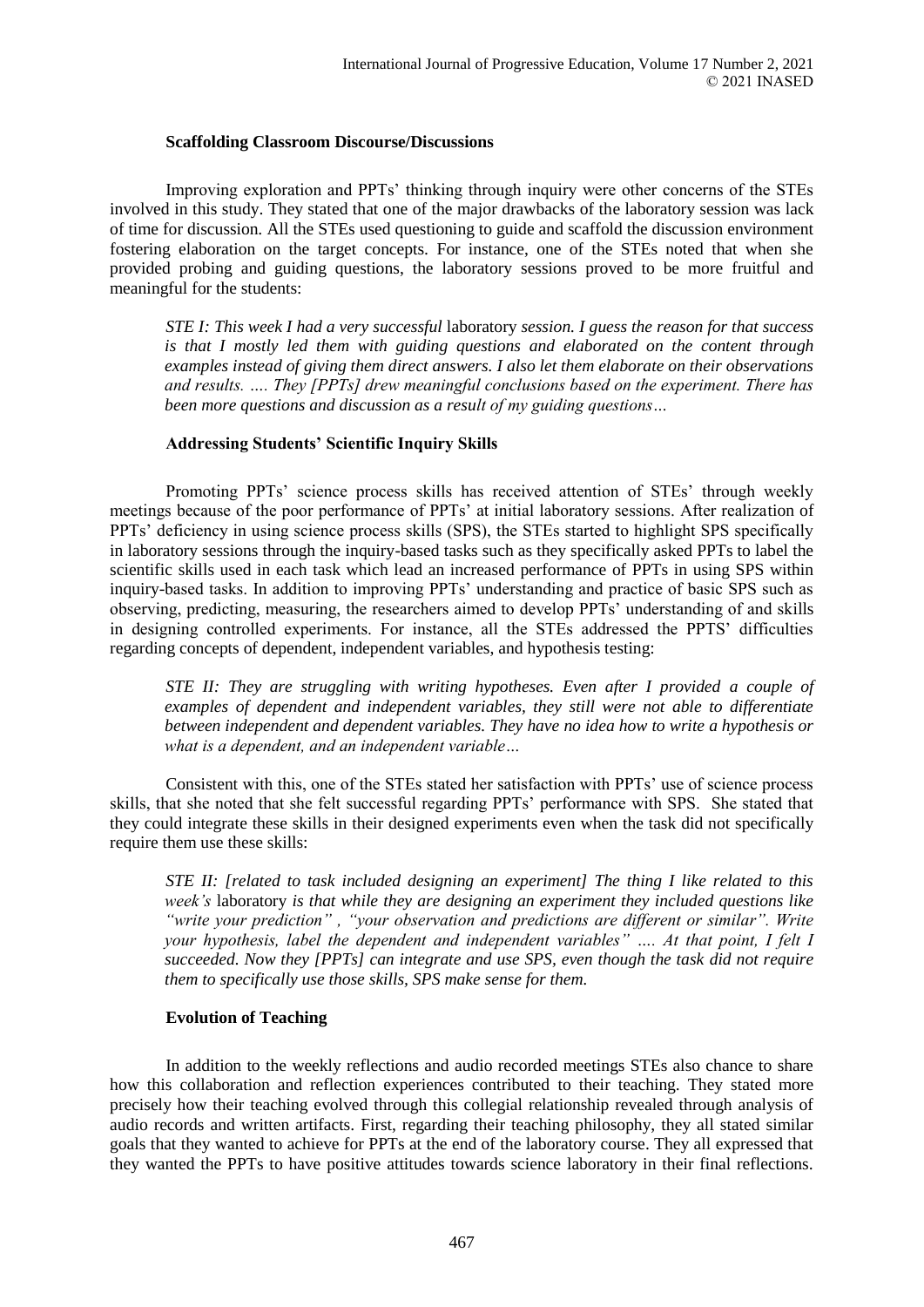Additionally, they also wanted students to gain science process skills and ability to design and conduct basic science experiments for their future students:

*STE I: My main goal in this course is to teach basic science concepts to PPTs. Additionally, I want pre-service teachers to understand basic features of scientific inquiry as all the*  laboratory *activities which are reflective inquiry-based activities. As a teacher and researcher, I want all pre-service teachers to understand and transfer their understanding of inquiry into their teaching. I also want them to understand and apply the science teaching strategies promoted in current science education documents.* 

Regarding their perceptions of success and failures of their performance as an instructor in their laboratory course; they all found themselves successful in teaching SPS, and getting them doing basic inquiry-based activities as well as improving their attitudes towards laboratory:

*STE II: ….They will most likely be able to write hypotheses, and variables of the experiments correctly. Related to their attitudes, I am not sure, but some of the students told me that they had been afraid of this course at the beginning but now they were not afraid of any more after they saw what they could do. Some of them also told me that they wished other courses would have been like the laboratory course*

When they were asked how collaboration contributed to their success in the laboratory, one of the researchers emphasized the "reflection" component of the collaboration. She stated that collaboration utilized reflection on each researchers' teaching which enabled them to draw attention of strengths and weaknesses of themselves regarding what to do or not to do for the next lesson:

*STE I: Having the opportunity to reflect on my classes made me self-monitor my own teaching. Then I started to be aware of my own teaching which made myself give more attention to my teaching for the next classes related to teaching strategies that I used. For instance, I started to pay more attention to the issues such as covering SPS or spending more time for student discussion in class. Consequently, I started to be aware of strengths and weaknesses of my teaching. It was like self-monitoring my teaching in that sense...*

The other important component of collaboration contributing to their development was stated as sharing of experiences, failures, and success. That kind of sharing was claimed to be beneficial for becoming aware of students' prior knowledge and correspondingly their ability to pursue the inquiry tasks, the important content knowledge needed to be emphasized, better engagement of students in laboratory tasks and possible challenges faced in doing tasks revealed through answers in interviews and written reflections. For instance, at the final interview one of the STE stated that sharing of experience at weekly meetings lead her to monitor her own teaching related to her professional improvement as well as students' improvement:

*STE I: Based on my colleagues' experiences, I knew which part [regarding content] I needed to highlight more. Additionally, their[colleagues'] reflection related to students' prior knowledge, the parts [regarding tasks] needed to be covered more deeply made me motivated towards teaching. For instance, I had not paid attention to students' prior knowledge at the beginning that much, but the meetings made me consider their prior knowledge more carefully…Moreover, at the weekly meetings we had a chance to remind ourselves of our successes related to teaching. Which made me monitor my professional improvement and my students' academic improvement.*

Similarly, in the responses provided through written reflection, STE III explicated that based on these weekly meetings, she started to analyze her own teaching too and paid more attention to instructional strategies to increase students' meaningful engagement with the tasks**:**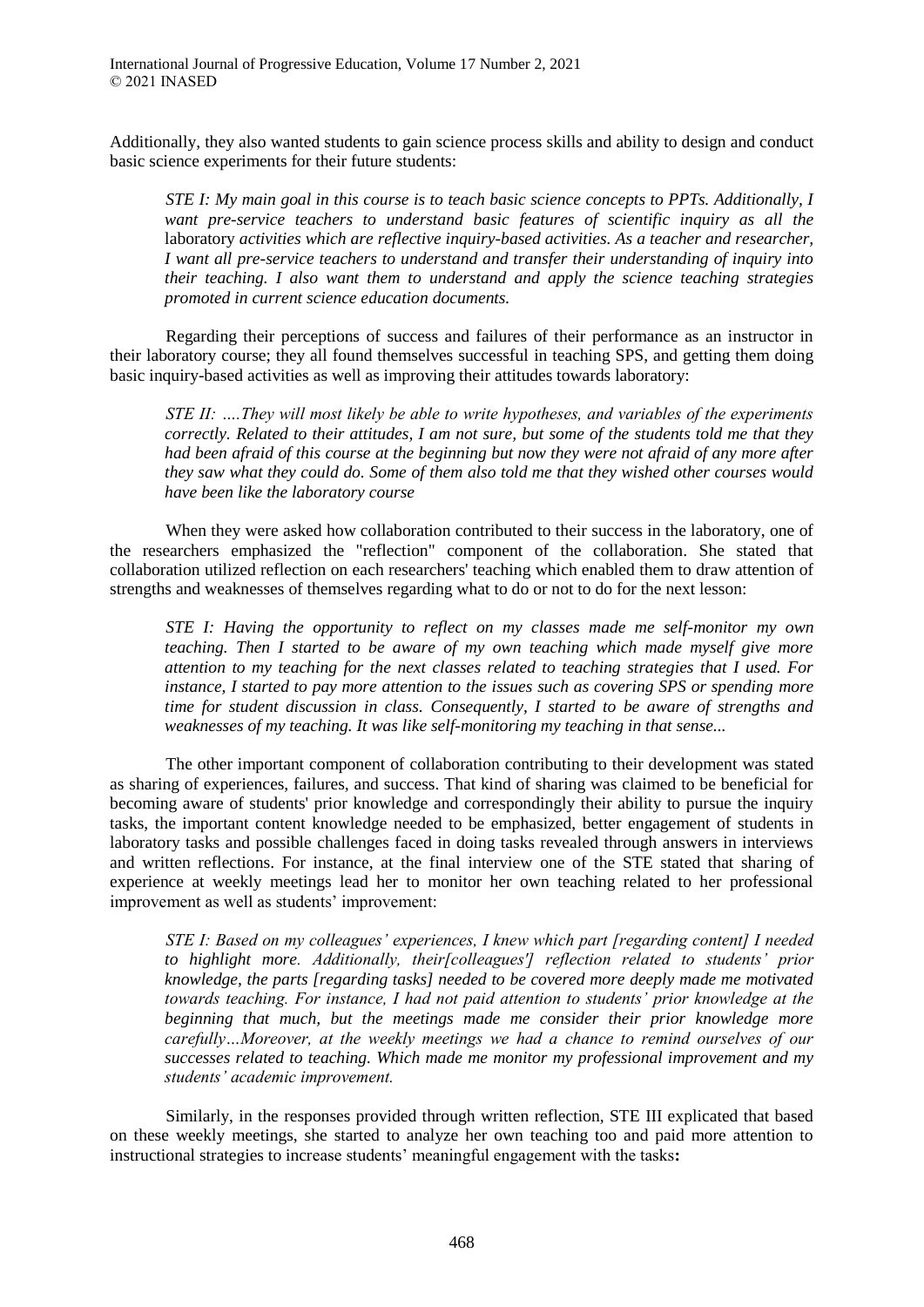*STE III: Another contribution to my teaching is that after weekly discussions I started to plan my laboratories more purposefully, and monitor myself while teaching. For instance, I used to pay attention to students' responses less. After our weekly discussions, I started to build on students' responses and engaged all students in learning…Exchange of experiences helped improve my ability to answer students' questions.*

The main issues that they perceived themselves as ineffective was highlighting content knowledge properly. One of the STE mentioned time limitation to cover content knowledge enough during the inquiry -based tasks:

*STE II: I was not able to spare enough time for content knowledge, since I wanted to focus on SPS for each experiment tasks. Therefore, I was unsuccessful in covering enough content knowledge. Time limitation was the main obstacle to talk about content knowledge itself. However, I could have highlighted content knowledge more while I was checking the groups during classes.*

As pointed out earlier, only one of the researchers defined lack of NOS emphasis as a weakness of her instruction:

*STE I: My effort to emphasis NOS was only my personal effort to make them[PPTs] aware of NOS issues After a while it was hard to emphasis NOS through the experiments, since we had not planned teaching NOS explicitly.. I totally agreed the statement from literature that perceived NOS as a cognitive outcome that should be planned...*

Overall, reflection and collegial relationship built between the researchers enabled them to scrutinize their teaching pedagogy about failures and success. In that sense, development of collegial relationship and reflection opportunities assumed to help their ability to design and implement successful inquiry lessons as well as use of other innovative pedagogical approaches (e.g. raising questions, nature of science instruction).

## **DISCUSSION**

There has been an increasing emphasis among STEs to prepare future teachers to teach science through inquiry. Consequently, there has been an effort to reform both in-service and preservice primary teacher education curriculum, so they have a solid understanding of and sufficient experiences in inquiry-based instructional strategies. However, relevant research reported failure and inefficiency of science teachers in implementing inquiry in their teaching (Capps, Crawford, & Constas, 2012) due to their lack of and underqualified experiences related to inquiry (Gillies  $\&$ Nichols, 2015). Similarly, for a pre-service primary teacher to develop capacity and efficacy to teach science through inquiry, they must have quality experiences with inquiry-based teaching. Therefore, both pre-and in-service science teachers have been needed to be provided with better and meaningful inquiry-based teaching experiences during their science teacher education programs. In this study, a group of STEs engaged in a collective action research project to provide their students with qualified inquiry experiences in the context of a laboratory course. The results show that STEs could align their laboratory course with inquiry as a result of their reflections that took place on a weekly basis. Building on the feedback received from their students' observed participation and performance in the laboratory, STEs were able to identify problems related to students' prior knowledge with related science concepts and science process skills. Consequently, they were able to tailor their instruction to students' learning needs. Aligned with Willemse, Boei and Pillen (2015), conducting such research enabled the researchers to scrutinize and improve their own practice in a systematic way which led to their professional development related to inquiry implementation. More specifically on their inquiry instruction, they provided more scaffolding, they asked guiding questions to help their students to establish meaningful connections between the laboratory tasks and the content related to the specific laboratory task. They learned to encourage their students to more effectively ask questions, to write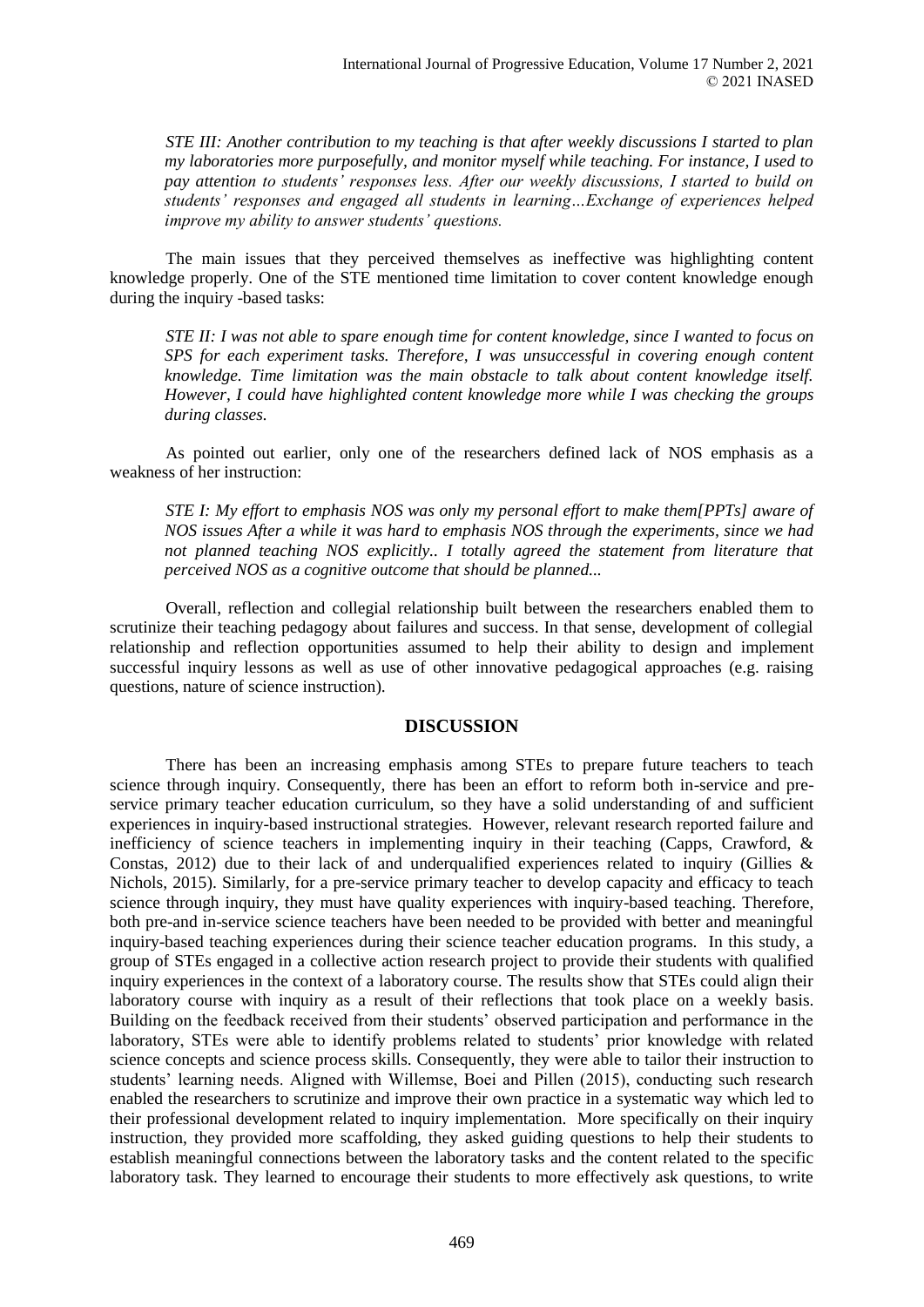better and meaningful laboratory reports and provide more elaborate responses. Moreover, the STEs were able to understand the importance of group-based and whole-class discussions and facilitate such discussion at the end of each laboratory. While not all of the STEs were able to successfully integrate NOS into their instructions, they were able to develop instructional plans for the subsequent instruction. This form of collective inquiry into lesson planning and reflective action on instructional practices encouraged STEs to question their instructional and assessment practices for the purpose of making their lessons more inquiry-based. As proposed by Donohue, Buck and Akerson (2020), looking closely to the area where discomfort and uneasiness occurs was the place of beginning for the professional growth for the STEs. As a result of this reflection, they were able to re-design their learning tasks, provide more focused guidance, and ask more purposeful questions to make students' learning experiences go beyond the laboratory and focus more on thinking like a scientist. Reflection was presented as a crucial part of professional development that hinder or facilitates professional development (Vanassche & Kelchtermans, 2016). Moreover, definition of effective collegial environment included share of practice for growth in a reflective, inclusive, collaborative manner (Stroll et al., 2006).

One of the reasons for the development in teaching of STEs might be due to the nature of collegial relationship built during the weekly meetings. All three STEs could build a confident mutual relationship which all benefited their weaknesses and strengths regarding teaching since all they were teaching the same subject. Consequently, Smith (2003) suggested that professional team work, with members sharing similar practices and with small group sizes were better to contribute to teacher educators' professional development. In the current case, the researchers could be able to share their experiences related to similar practices in a non-judgmental friendly and supportive atmosphere. Additionally, the size of the group work also provided equal opportunity for each STE to learn and share their similar experiences which also indicated practical examples for individual professional development initiative (Murray, 2010; Willemsie, Boei & Pillen, 2015). Additionally, Kosnik et al. (2015) stated that professional development would be improved by communities of inquiry in which "groups of people who share a concern, set of problems, or a passion about a topic and who deepen their knowledge and expertise". Aligned with Kosnik et al., (2015), involving in collaborative action research enabled researchers to better develop their pedagogical and theoretical knowledge related to inquiry implementation. In sum, keeping in mind that many researchers agreed to define professional development as a reflective practice contributing to individuals' knowledge, attributes and skills (Dengerink, Lunenberg & Kools, 2015; Early& Porritt, 2010; Kosnik et al., 2015), engaging in such collaborative inquiry enabled STEs to develop their skills, knowledge and practice relate to inquiry implementation.

## **Implications**

According to the findings, a lack of prior content knowledge and skills were a barrier for PPTs' to engage in inquiry tasks well. Scaffolding classroom discourse overcame this problem. Hence, asking critical and guiding questions, relating the content to daily life, and creating a learning environment which involved discussion are suggested to promote this. Motivation and attitude are other important factors for effective student engagement in the laboratory that students should be given positive feedback and feel supported.

As the inquiry becomes a critical goal in teacher education, STEs, who were educated through traditional teaching methods must develop conceptual understanding and pedagogical capacity to teach science through inquiry. The findings of the study revealed that professional growth of science educators is a very important and ongoing process and it should be supported especially for the novice science educators. In that sense professional development by means of collaborative action research might help science educators to unpack and improve their understanding and practice inquiry implementation. However, rarely do STE engage in such collaborative inquiry. This is the case because each PPT comes to the discussion table with unique experiences, diverse ways in which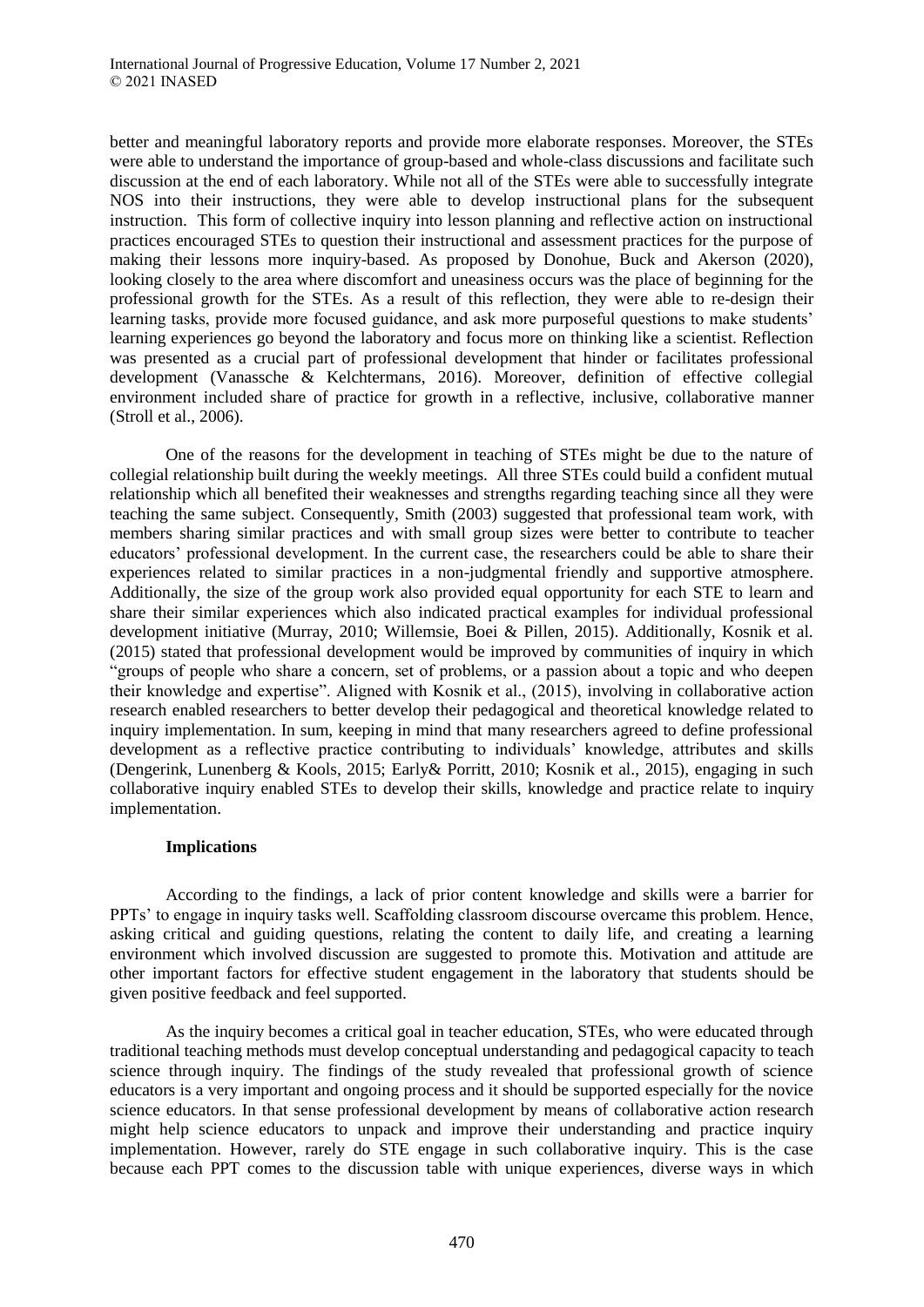students engage in inquiry, struggle while doing inquiry and successfully engage with inquiry. This diversity helps STEs not only to develop a repertoire of problems that may occur while conducting inquiry-based laboratories, but also of solutions to address those problems. We encourage STEs to engage in such collaborative action research projects if the goal is to increase pedagogical capacity to teach reform-based science.

## **REFERENCES**

- Abell, S. K., Park Rogers, M. A., Hanuscin, D., Lee, M. H., & Gagnon, M. J. (2009). Preparing the next generation of science teacher educators: A model for developing PCK for teaching science teachers. *Journal of Science Teacher Education*, 20, 77 – 93.
- Bransford, J. D., Brown, A., & Cocking, R. (1999). How people learn: Mind, brain, experience, and school. *Washington, DC: National Research Council*.
- Capps, D. K., Crawford, B. A., & Constas, M. A. (2012). A review of empirical literature on inquiry professional development: alignment with best practices and a critique of the findings. *Journal of Science Teacher Education, 23*(3), 291–318.
- Capps, D. K., & Crawford, B. A. (2013). Inquiry-Based Instruction and Teaching About Nature of Science: Are They Happening? *Journal of Science Teacher Education*, 24, 497–526.
- Cunningham, D. (2011). *Improving teaching with collaborative action research: An ASCD action tool*. Alexandria, VA: ASCD
- Daly, K. J. (2007). *Qualitative methods for family studies and human development*. Thousand Oaks, CA: Sage
- Dengerink, J., Lunenberg, M., & Kools, Q. (2015). What and how teacher educators prefer to learn. *Journal of Education for Teaching*, 41(1), 78-96.
- Donohue, K., Buck, G. A., & Akerson, V. (2020). Where's the Science? Exploring a New Science Teacher Educator's Theoretical and Practical Understandings of Scientific Inquiry. *International Journal of Research in Education and Science*, *6*(1), 1-13.
- Earley, P., & Porritt, V. (2010). Effective practices in continuing professional development. London: Institute of Education, University of London.
- Faikhamta, C., & Clarke, A. (2013). A self-study of a Thai teacher educator developing a better understanding of PCK for teaching about teaching science. *Research in Science Education*, 43(3), 955-979.
- Gillies, R. M., & Nichols, K. (2015). How to support primary teachers' implementation of inquiry: teachers' reflections on teaching cooperative inquiry-based science. *Research in Science Education, 45*(2), 171-191
- Kang, N. H., & Wallace, C. S. (2005). Secondary science teachers' use of laboratory activities: Linking epistemological beliefs, goals, and practices. *Science Education,* 89(1), 140-165.
- Kosnik, C., Menna, L., Dharamshi, P., Miyata, C., Cleovoulou, Y., & Beck, C. (2015). Four spheres of knowledge required: An international study of the professional development of literacy/English teacher educators. *Journal of Education for Teaching*, 41(1), 52-77.